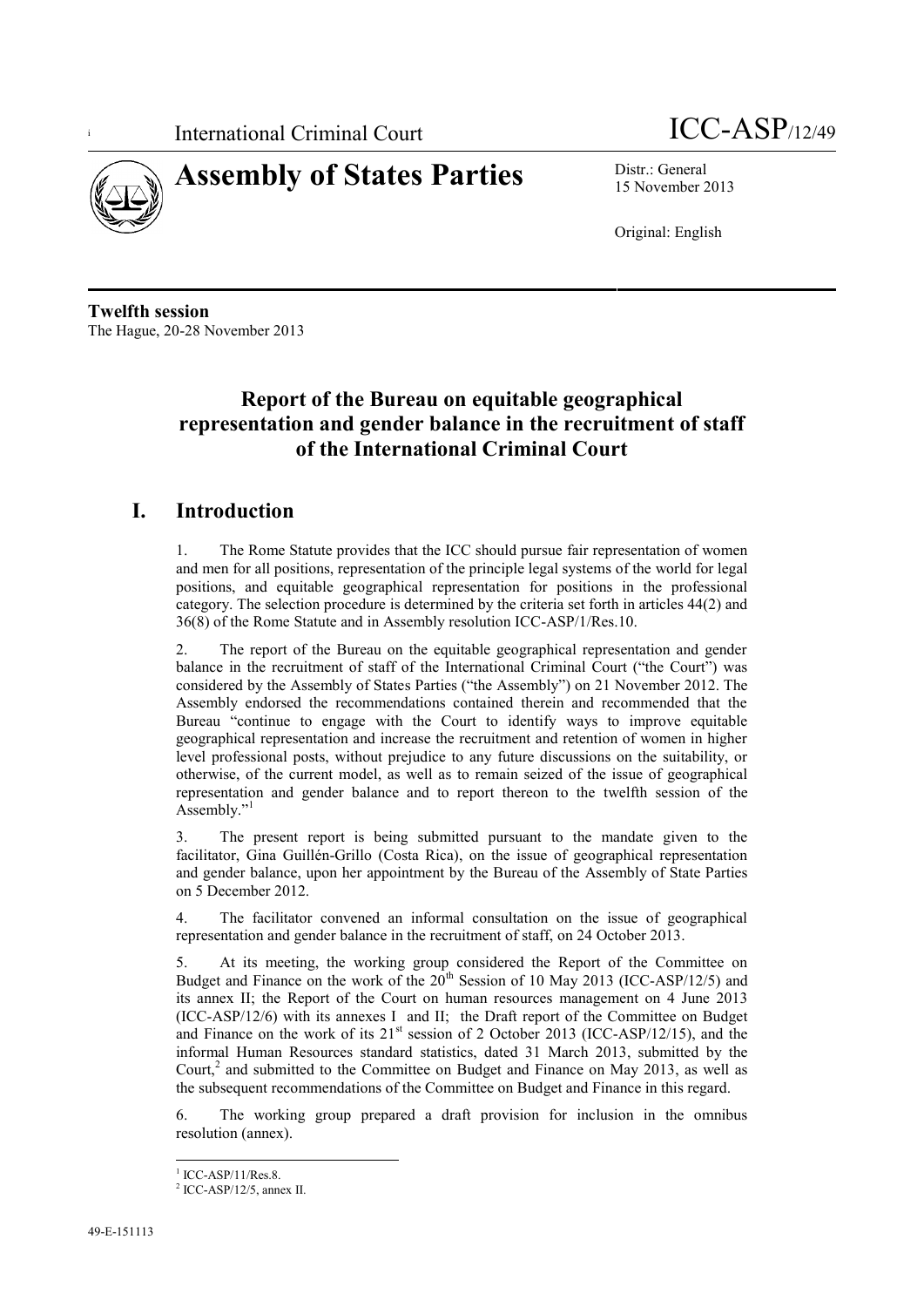### **II. Findings**

7. Statistics provided as of 31 March 2013, show that female staff comprise 49.4 per cent of the Court's professional staff, while male staff comprise 50.6 per cent.<sup>3</sup>

8. Recent data illustrates that 182 males and 178 females are among the Professional and Director levels of staff, including elected officials and language staff.

9. The staff at the Professional and Director levels consists of 319, (excluding 33 language staff) from 76 different nationalities. The statistics provided by the Court reveal that, as at 31 March 2013, out of 319 professionals, 54 come from Africa, 20 from the Asia- Pacific Group, 23 from Eastern Europe, 26 from the Group of Latin American and Caribbean States (GRULAC) and 196 from the Group of Western European and Other States (WEOG).

10. The number of staff per post, per region are as follows:

(a) D-1: one from the African region, one from GRULAC, and six from WEOG.

(b) P-5: six from the African region, three from the Asia-Pacific region, two from the Eastern European region, two from GRULAC, and 19 from WEOG.

(c) P-4: eight from the African region, four from the Asia-Pacific region, three from the Eastern European region, four from GRULAC, and 38 from WEOG.

P-3: 18 from the African region, five from the Asia-Pacific region, five from the Eastern European region, 10 from GRULAC and 66 from WEOG.

(e) P-2: 16 from the African region, eight from the Asia-Pacific region, nine from the Eastern European region, seven from GRULAC, and 55 from WEOG.

(f) P-1: five from the African region, four from the Eastern European region, two from GRULAC, and 12 from WEOG.

11. As of 31 March 2013, 47 posts were under recruitment or with the recruitment process completed or advertised. The target recruitment for the period is 71.

#### **III. Informal consultations**

12. The summary of the informal consultations held on 24 October 2013 is as follows:

(a) It was noted that even though the Court had undertaken several important recruitment actions to promote GRGB, such as the recruitment guidelines (which are now being converted into an Administrative Instruction), and include special provisions for the short listing of candidates from non-represented and under-represented countries, as well as gender balance, and the re-establishment of a selection committee (now the selection review board) with the mandate to pay particular attention to gender balance and to the adherence by hiring managers to the requirement to short-list qualified candidates from non-represented/under-represented countries, the statistics demonstrate that other means to achieve wider geographical representation and gender balance need to be further explored.

(b) It was also noted that the efforts made by the Court need to be complemented by the active involvement of the States so that the recruitment opportunities reach the widest number of possible candidates. The facilitator reminded State Parties of the 2012 agreement of the working group to create national networks to disseminate information about vacancies at the ICC, especially through the consolidation of a national mailing list with at least five institutions from each State Party, and invited States to report on the creation of networks and to offer the facilitator further advice on suggestions to achieve the involvement of State Parties.

(c) It was discussed that the issue of regional and gender representation goes to the heart of ensuring national capacities worldwide. The lack of qualified applicants may be due to insufficient information on opportunities, but the lack of qualified successful

<sup>3</sup> *Ibid*. <sup>4</sup> *Ibid*.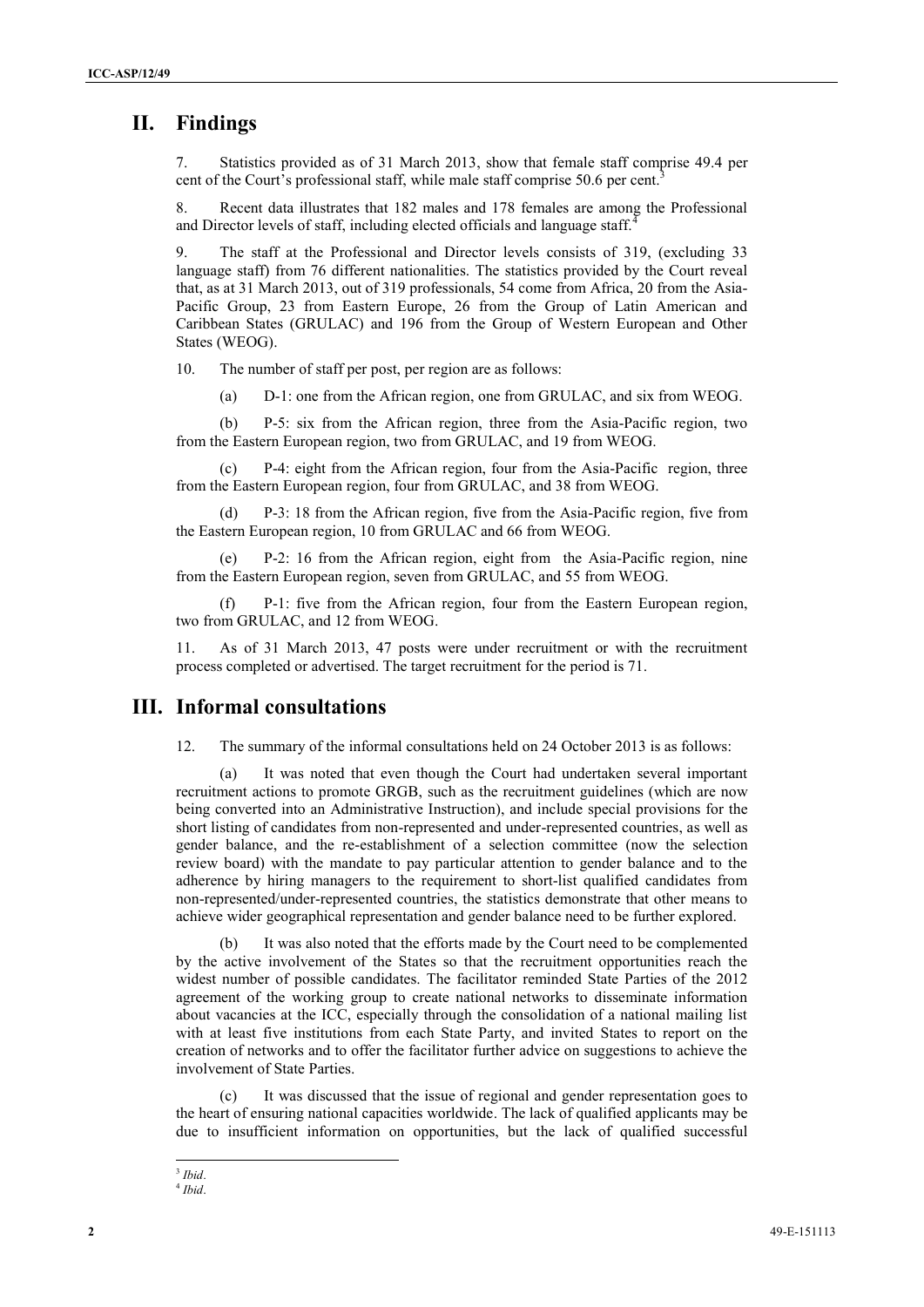applicants may be attributed to insufficient capacity at the national level. It was proposed that the Programme of Assistance in International Law mandated by the General Assembly could be used to mainstream the enhancement of capacity on international criminal law.

It was suggested to explore the possibility with the Court of having early warnings on future vacancies for the benefit of the non-represented/under-represented countries.

(e) It was suggested that this facilitation be taken up in a biannual basis in the future.

(f) Some delegations suggested exploring ways to promote appropriate staffing for victims and witnesses.

### **IV. Recommendations**

- 1. Professional Staff posts should reflect equitable geographical representation and gender balance.
- 2. The Court should continue to build on the progresses it has made in the recruitment of female staff, particularly at senior levels.
- 3. Vacancy announcements should also be circulated to Permanent Missions to the United Nations in New York, to the national focal points and to Embassies in The Hague and Geneva through the contact information that will be provided by States.
- 4. Employment opportunities should be presented in a more user-friendly manner on the webpage of the International Criminal Court, ensuring visibility from its homepage, and facilitating the application process.
- 5. Vacancy announcements that are circulated via periodicals and publications should be included in periodicals and publications that have circulation in States that are underrepresented or not represented at the Court, including in domestic periodicals and publications of those States.
- 6. The Court should provide information on whether the recruitment of consultants, who are not staff of the Court, takes into account equitable geographical representation and gender balance.
- 7. The Court should continue its review and improvement of all personnel policies and procedures. These rules and procedures should be consolidated into a Human Resources Management Manual to be used as a main reference source by all programmes covering GTAs, consultants and others.<sup>5</sup>
- 8. The Court should be given a timeframe of one year within which to address some of the outstanding issues on the subject, including a full account of costs, benefits, problems and prospects related to all forms of recruitment activities, and report thereon to the Assembly of States Parties at its thirteenth session.

<sup>5</sup> *Official Records … Tenth session … 2012* (ICC-ASP/10/20), vol. II, part B.1. para. 65.